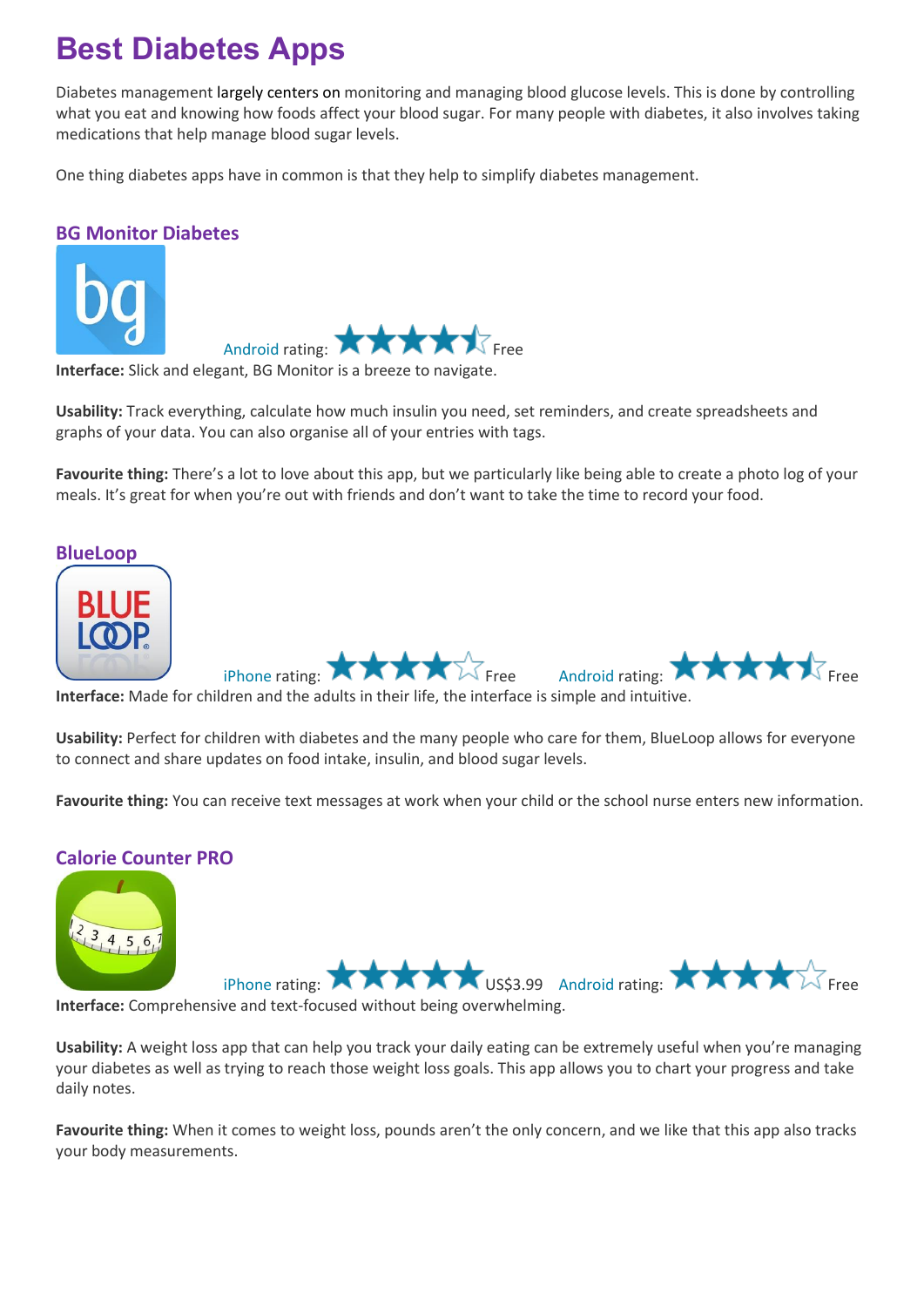## **Carb Counting with Lenny**







**Interface:** A simple design that's fun for anyone to use.

**Usability:** Children with diabetes have a unique learning curve, and Carb Counting with Lenny is one way to help them get up to speed. The app has games and fun illustrations that can help children learn about foods that have carbohydrates and how to count them.

**Favourite thing:** Kids who use the app can play games with each other digitally.

# **Diabetes in Check** [iPhone](https://itunes.apple.com/us/app/diabetes-in-check-coach-blood/id578255659) rating:

**Interface:** This app's design is simple and intuitive. Navigate easily with the tabs across the top.

**Usability:** There are several useful features here, including a journal, meal planner, recipes, and a food guide. You can also track your medications and log on to message boards.

**Favourite thing:** Scan barcodes on packaged foods to immediately get nutrition information on your Favourites.

## **Diabetes Pilot Pro**



**Interface:** Easy to use and navigate.

**Usability:** A comprehensive app that helps you manage your diabetes by tracking all of your measurements, medicines, food intake, and exercise. You can also estimate your next HbA1C to help plan for your next doctor's appointment.

**Favourite thing:** The ability to email and share reports directly from the app.

## **Diabetes Tracker**





**Interface:** The simple, clean design belies the sheer number of things you can do with this app.

**Usability:** If it can be measured, Diabetes Tracker can record it. Your food, blood sugar levels, exercise, blood pressure, weight, medications, and moods — it can all be tracked and put in a report.

**Favourite thing:** The charting capabilities are some of the best we've seen.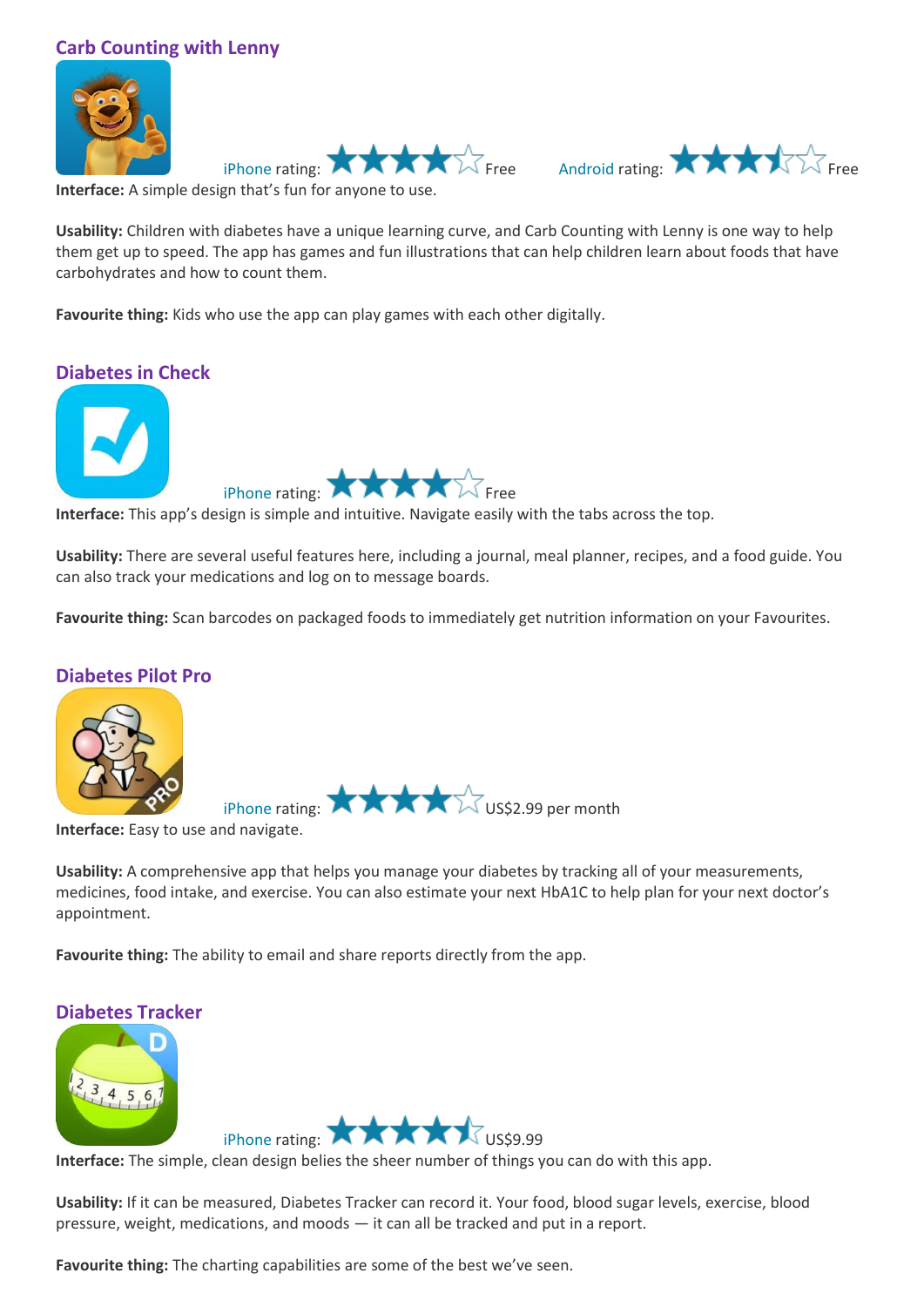

[iPhone](https://itunes.apple.com/us/app/diabetic-connect/id418076239) rating:  $\bigstar \bigstar \bigstar \bigstar$ 

**Interface:** An easy to learn social media design.

**Usability:** Track your blood sugar and connect with other people who have diabetes. Follow blogs, weigh in on discussions, and make friends who share similar concerns.

**Favourite thing:** The ability to ask a question of the larger diabetes community.





**Usability:** Fat secret is a calorie counter that is available for download on Android or Apple phones. This easy to use app helps you find nutritional information for the food you eat. It also helps you to keep track of your meals, exercise and weight in a numerical as well as a visual way. Fat Secret has a very easy to use search function as well as quick pick section that contain popular Australia foods, brands and restaurant meals.

**Favourite thing:** Australlian developers  $\sim$  its #1 food and nutrition database in the world, utilised by more than 10,000 developers, in more than 50 countries contributing in excess of 500 million API calls every month. Complete access to a comprehensive database of accurate food and nutrition information as well as exercise and weight



**Interface:** Glooko is designed to sync and work simply with numerous glucose monitoring devices.

**Usability:** The Glooko app is free when you purchase a Glooko online subscription (US\$59.95 per year). Together, they allow you to sync your glucose monitoring devices, insulin pump, AND wearable fitness trackers, as well as add on features like diet, carb intake, insulin, and blood sugar tracking.

**Favourite thing:** The ability to view inputs from all of your diabetes management technology in one place.

**Glucagon**



[iPhone](https://itunes.apple.com/us/app/glucagon/id553314007) rating:  $\bigstar \bigstar \bigstar \bigstar$ **Interface:** A streamlined design makes this app easy to use.

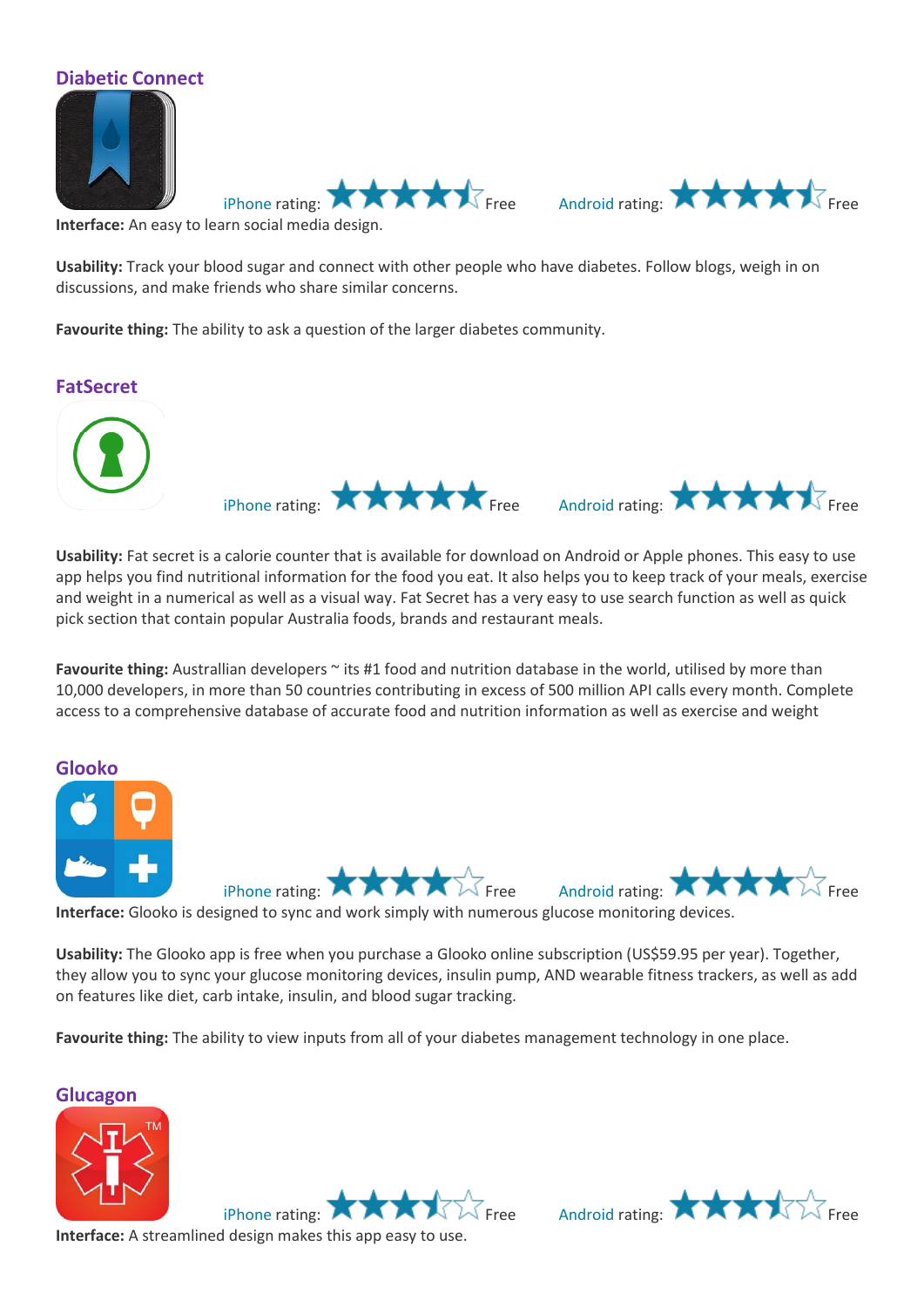**Usability:** Designed for people who use Glucagon, a drug that is used to raise dangerously low blood sugar levels, this app lets you practice administering the drug, store the location and expiration dates of the important medicine, and record notes to discuss with your doctor.

**Favourite thing:** Because Glucagon is used in cases of extreme low blood sugar, which ideally doesn't happen often, we like that this app allows users to practice administering the drug, since they may not get much real life practice before it's needed in an emergency.

## **Glucose Buddy**



[iPhone](https://itunes.apple.com/us/app/glucose-buddy-diabetes-logbook/id294754639) rating:  $\bigstar \bigstar \bigstar \bigstar$ 



**Interface:** Icons on a simply designed dashboard make it easy to navigate this comprehensive tracking app.

**Usability:** Track your food, insulin dosages, blood sugar measurements, and more with this app. You can graph your blood sugar over time and connect with other users in a forum.

**Favourite thing:** If you find it hard to remember to test your blood sugar, you can easily set alerts to remind you throughout the day.

## **mySugr Diabetes Logbook**





**Interface:** Bright colors and a fun, easy interface.

**Usability:** Track everything you need to in one place — from your meals to your moods. Also, create monthly reports to share with your doctor..

**Favourite thing:** Using your inputs throughout the month, the app will estimate your next HbA1c reading, so you can be prepared for your next doctor's visit.

### **PredictBGL**



[iPhone](https://itunes.apple.com/app/id980437930) rating:  $\blacksquare$   $\blacksquare$   $\blacksquare$   $\blacksquare$   $\blacksquare$   $\blacksquare$   $\blacksquare$   $\blacksquare$   $\blacksquare$   $\blacksquare$   $\blacksquare$   $\blacksquare$   $\blacksquare$   $\blacksquare$   $\blacksquare$   $\blacksquare$   $\blacksquare$   $\blacksquare$   $\blacksquare$   $\blacksquare$   $\blacksquare$   $\blacksquare$   $\blacksquare$   $\blacksquare$   $\blacksquare$   $\blacksquare$   $\blacksquare$   $\blacksquare$   $\blacksquare$   $\bl$ 



**Usability:** PredictBGL 1.9.5 is a dosing #app for #insulin users (#t1d and #t2d) providing the best patient decision support. Ideal for people using MDI (multiple daily injections) who need dose calculation support. For parents of kids with T1, it provides live, multi-device sharing to carers - data can be entered on any device. The app also works offline once setup.

**Favourite thing:** Helps get doses correct, by identifying doses that do not fit into your personalized prediction model, and suggesting changes, with just-in-time links to education resources. The model also predicts blood sugar levels hours ahead - helping to avoid dangerous lows. PredictBGL also incorporates fitness data from 60+ devices, import data from 90+ devices, and works with carb, protein, fat and fiber from any food app for hyper-accurate dosing.

## **OnTrack Diabetes**